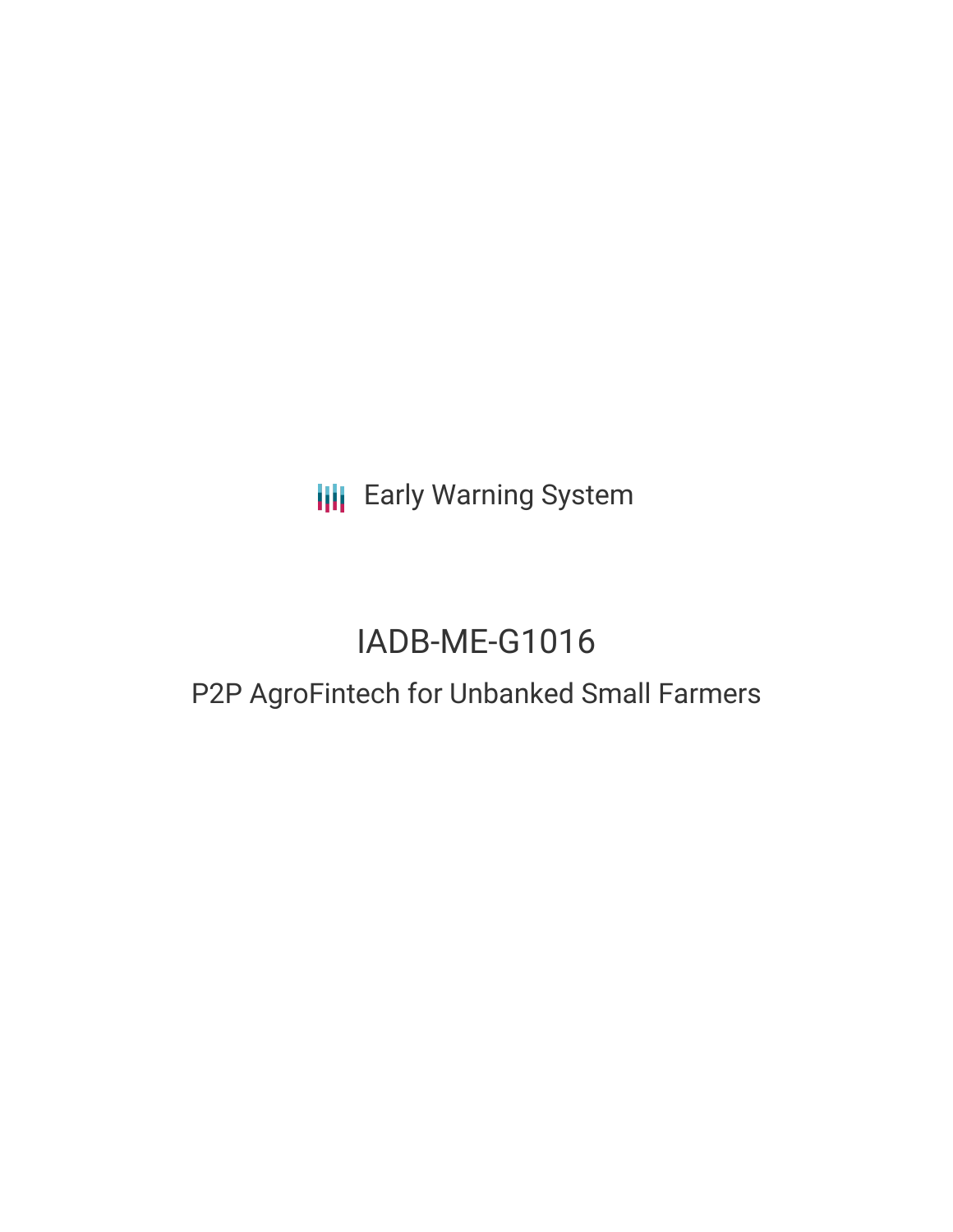

## **Quick Facts**

| <b>Countries</b>              | Mexico                                 |
|-------------------------------|----------------------------------------|
| <b>Financial Institutions</b> | Inter-American Development Bank (IADB) |
| <b>Status</b>                 | Approved                               |
| <b>Bank Risk Rating</b>       | B                                      |
| <b>Voting Date</b>            | 2019-11-14                             |
| <b>Borrower</b>               | Government of Mexico                   |
| <b>Sectors</b>                | Agriculture and Forestry               |
| <b>Investment Type(s)</b>     | Grant                                  |
| <b>Project Cost (USD)</b>     | $$4.60$ million                        |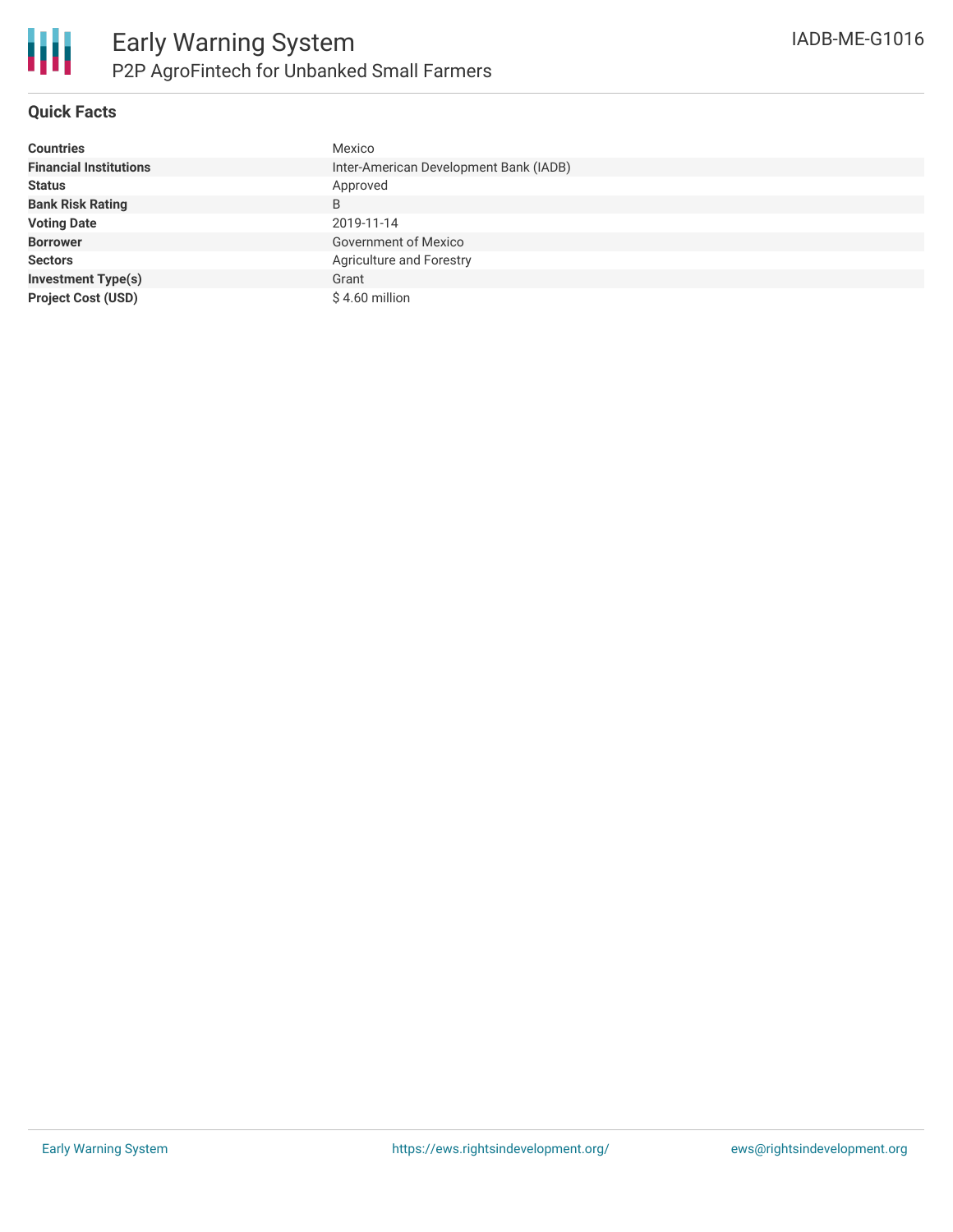

### **Project Description**

The expected impact of the project is to contribut to the increase in financial inclusion and incomes of small scale farmers in Mexico and LAC, through the channeling of funds captured by global investors in an innovative digital crowdlending platform, and new and more profitable sales channels of their agricultural products.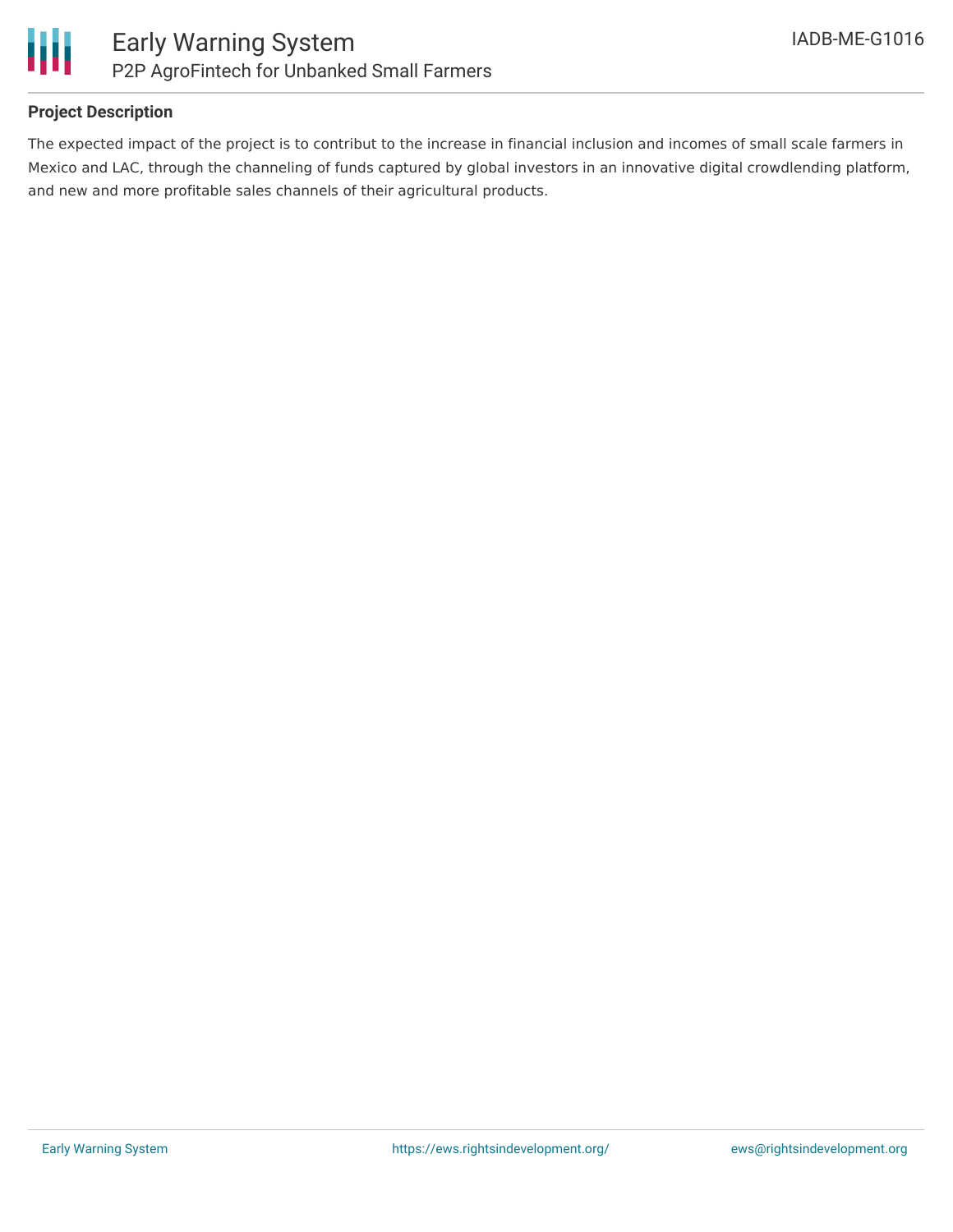#### **Investment Description**

• Inter-American Development Bank (IADB)

Multilateral Investment Fund II (MIF)